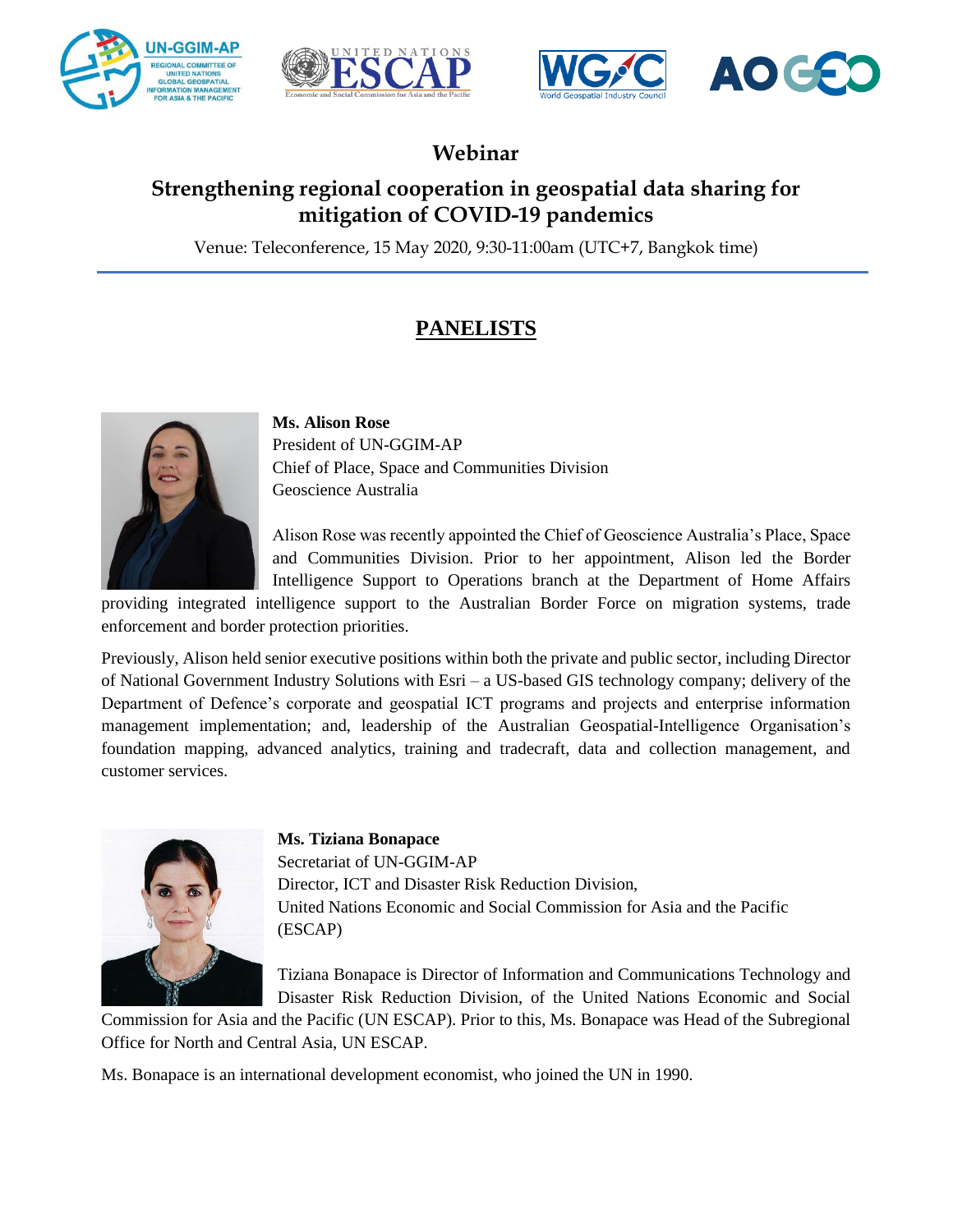Since 2016, Ms. Bonapace has led ESCAP's ICT and Disaster Risk Reduction programme which seeks to build resilience to disasters through improved connectivity and technological innovation.

Throughout her UN career, Ms. Bonapace has led the preparation of studies, research and analytical papers and has participated as a panelist and resource person in many meetings of senior government officials and business leaders.



#### **Dr. David Hudson**

Asia Oceania Group on Earth Observations (AOGEO) Co-Chair Senior Advisor Earth Observation Geoscience Australia

David Hudson is currently a Co-Chair of the intergovernmental Asia Oceania Group on Earth Observations (AOGEO) and Senior Advisor Earth Observation at Geoscience Australia (GA). In the Australian government David managed GA's

Earth Observation Operations team, was deeply involved in the development of Australia's space policy, particularly infrastructure planning and has been deeply involved in the response to natural disasters including Australia's Black Summer and the Black Saturday bushfires. In 2015 he published his Phd, "Uptake of sensor data in emergency management" from the Australian National University. Before GA David worked at the Australian Defence Science and Technology Organisation and Snowy Hydro.



## **Mr. Zhang Shibai (on behalf of Dr. Wang Qian)**

Deputy Division Chief,

Department of International Cooperation (Department of Maritime Rights and Interests) Ministry of Natural Resources of People's Republic of China

Zhang Shibai is currently Deputy Division Chief, Department of International Cooperation, Ministry of Natural Resources of China. He has been working in international cooperation on the topics of surveying, mapping and geoinformation for

more than 15 years, and now expanded to the fields of biodiversity, ecology, natural resources and spatial planning. He was one of the key players at the former UN-GGIM-AP Secretariat, LoC of UN-WGIC, and is presently responsible for the China-UN Trust Fund Project entitled "Geospatial Information Management Capacity Development in China and other Developing Countries". He hopes to work with other colleagues to promote regional cooperation and information sharing.



**Regional Commitee of United Nations Global Geospatial Information Management** for Asia and the Pacific